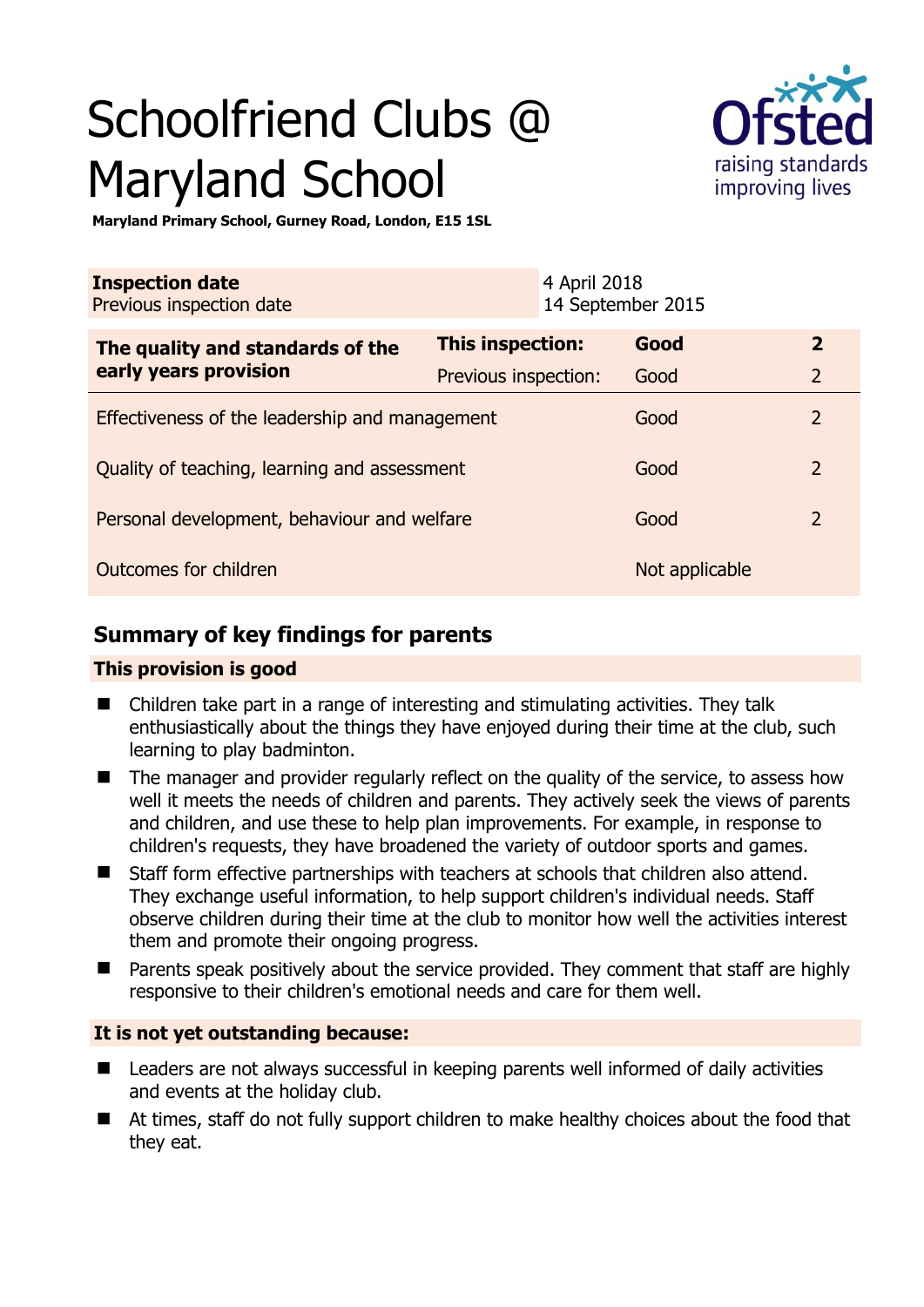## **What the setting needs to do to improve further**

#### **To further improve the quality of the early years provision the provider should:**

- strengthen systems for sharing information with parents to further support children's learning
- $\blacksquare$  provide consistent quidance for children about healthy eating, to promote their enjoyment and understanding of healthy lifestyles.

### **Inspection activities**

- The inspector observed activities indoors and outdoors, and assessed the quality of teaching and its impact on children's learning.
- The inspector had a meeting with the manager. She also explored the views of staff and children during the inspection.
- The inspector held discussions with parents and took account of their views, along with samples of parents' written feedback.
- The inspector looked at a sample of documentation, including policies and procedures, staff suitability checks and children's records.

**Inspector**  Sarah Crawford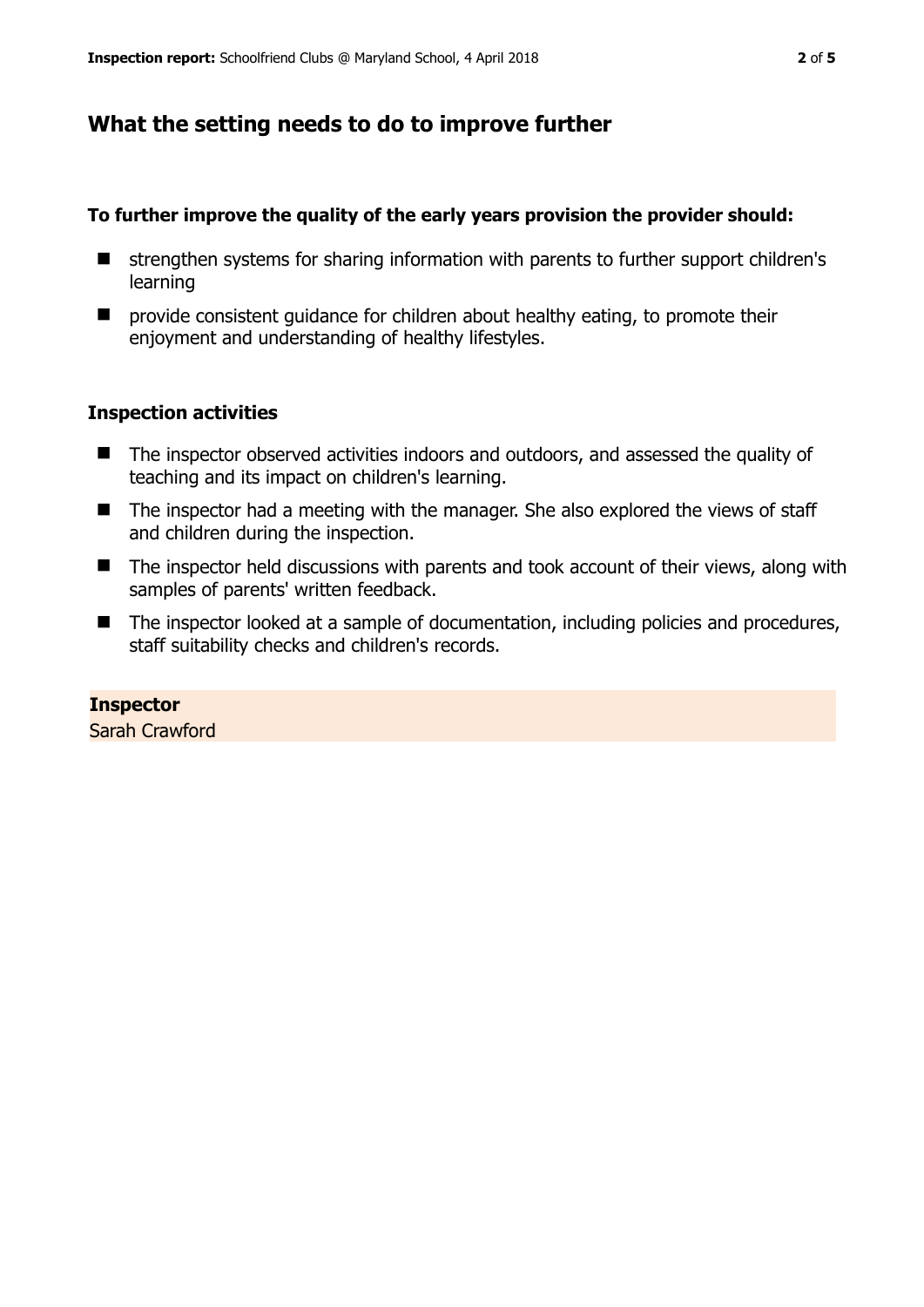## **Inspection findings**

### **Effectiveness of the leadership and management is good**

The provider and manager give effective supervision and guidance to staff, to help them carry out their roles well. For instance, new members of staff undergo a thorough induction, to ensure that they understand the policies and procedures of the club. The provider has good systems in place to support the staff's continuous professional development. For example, staff say that regular safeguarding and first-aid training has enhanced their understanding of how to keep children safe. Safeguarding is effective. Staff are vigilant to risks as children play. For example, they remind children to do up their shoe laces before climbing or running, to help prevent trips and falls. They use risk assessments effectively to help maintain a safe, secure environment. Staff know the procedures to follow should they have any concerns about children's welfare.

### **Quality of teaching, learning and assessment is good**

Staff teach children well. They listen and respond to their ideas and questions, and are skilled at engaging them in play. Children make imaginative use of the resources to support their pretend play. For instance, they pretend to be hairdressers or to go on a picnic. Children show high levels of concentration as they create pictures and threedimensional models from arts and crafts materials. They confidently demonstrate their skills to adults and peers, and compliment each other on their achievements. Staff help to broaden children's experiences of the world around them. For example, during school holidays they organise regular outings, such as to the local library, cinemas and museums. Children develop a good range of skills to support their future learning. For instance, they learn to record numbers and count accurately as they score table tennis games.

#### **Personal development, behaviour and welfare are good**

Children develop close, friendly relationships with staff and other children. They demonstrate that they feel happy, confident and well-settled at the club. Staff provide consistent guidance to help children understand behavioural boundaries. They encourage good manners and promote kindness and thoughtfulness towards others. Children behave well. For example, they share resources fairly and take turns when playing games. Children enjoy daily fresh air and exercise in the large, well-resourced playground. They show positive attitudes to keeping fit and active. For instance, they join in enthusiastically with sports and enjoy creating their own physical games. Children begin to understand risks and learn to keep themselves safe. For instance, they show caution and care when using the large outdoor apparatus. Staff ensure that children's views are listened to and taken into account. For example, they use children's suggestions as the basis for their menus and activity plans.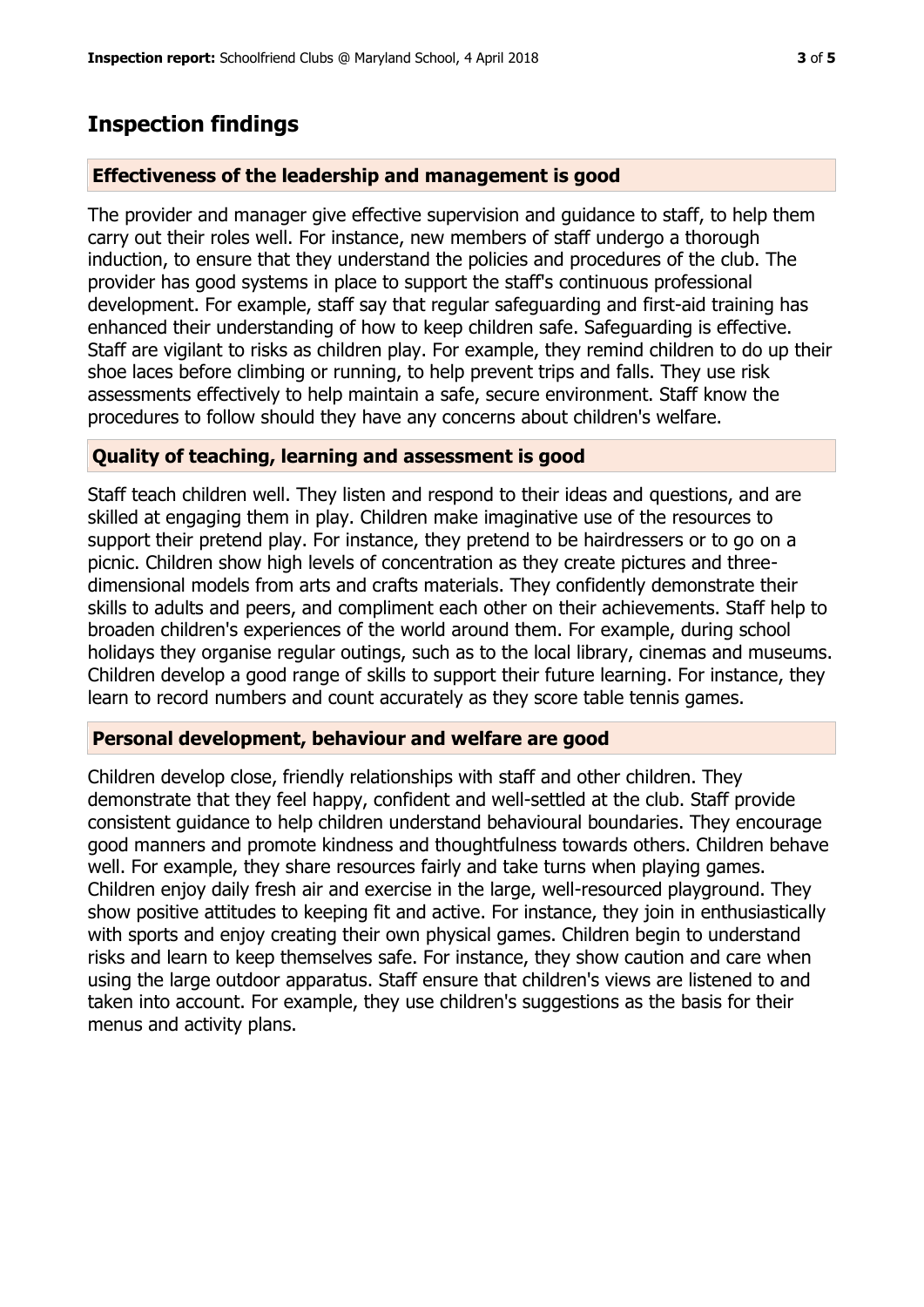## **Setting details**

| Unique reference number                             | EY363480                                                                             |  |
|-----------------------------------------------------|--------------------------------------------------------------------------------------|--|
| <b>Local authority</b>                              | <b>Newham</b>                                                                        |  |
| <b>Inspection number</b>                            | 1130052                                                                              |  |
| <b>Type of provision</b>                            | Out of school provision                                                              |  |
| Day care type                                       | Childcare - Non-Domestic                                                             |  |
| <b>Registers</b>                                    | Early Years Register, Compulsory Childcare<br>Register, Voluntary Childcare Register |  |
| Age range of children                               | $4 - 7$                                                                              |  |
| <b>Total number of places</b>                       | 25                                                                                   |  |
| Number of children on roll                          | 19                                                                                   |  |
| <b>Name of registered person</b>                    | Schoolfriend Clubs Limited                                                           |  |
| <b>Registered person unique</b><br>reference number | RP901397                                                                             |  |
| <b>Date of previous inspection</b>                  | 14 September 2015                                                                    |  |
| <b>Telephone number</b>                             | 07514838072                                                                          |  |

Schoolfriend Clubs @ Maryland School registered in 2007. The club offers before- and after-school care, from 7.30am until 9am and from 3pm until 6pm, during school term times. It also offers full-day care from 8am to 6pm during school holidays. The provider employs four members of staff, all of whom hold appropriate early years qualifications at level 3.

This inspection was carried out by Ofsted under sections 49 and 50 of the Childcare Act 2006 on the quality and standards of provision that is registered on the Early Years Register. The registered person must ensure that this provision complies with the statutory framework for children's learning, development and care, known as the early years foundation stage.

Any complaints about the inspection or the report should be made following the procedures set out in the guidance 'Complaints procedure: raising concerns and making complaints about Ofsted', which is available from Ofsted's website: www.gov.uk/government/organisations/ofsted. If you would like Ofsted to send you a copy of the guidance, please telephone 0300 123 4234, or email enquiries@ofsted.gov.uk.